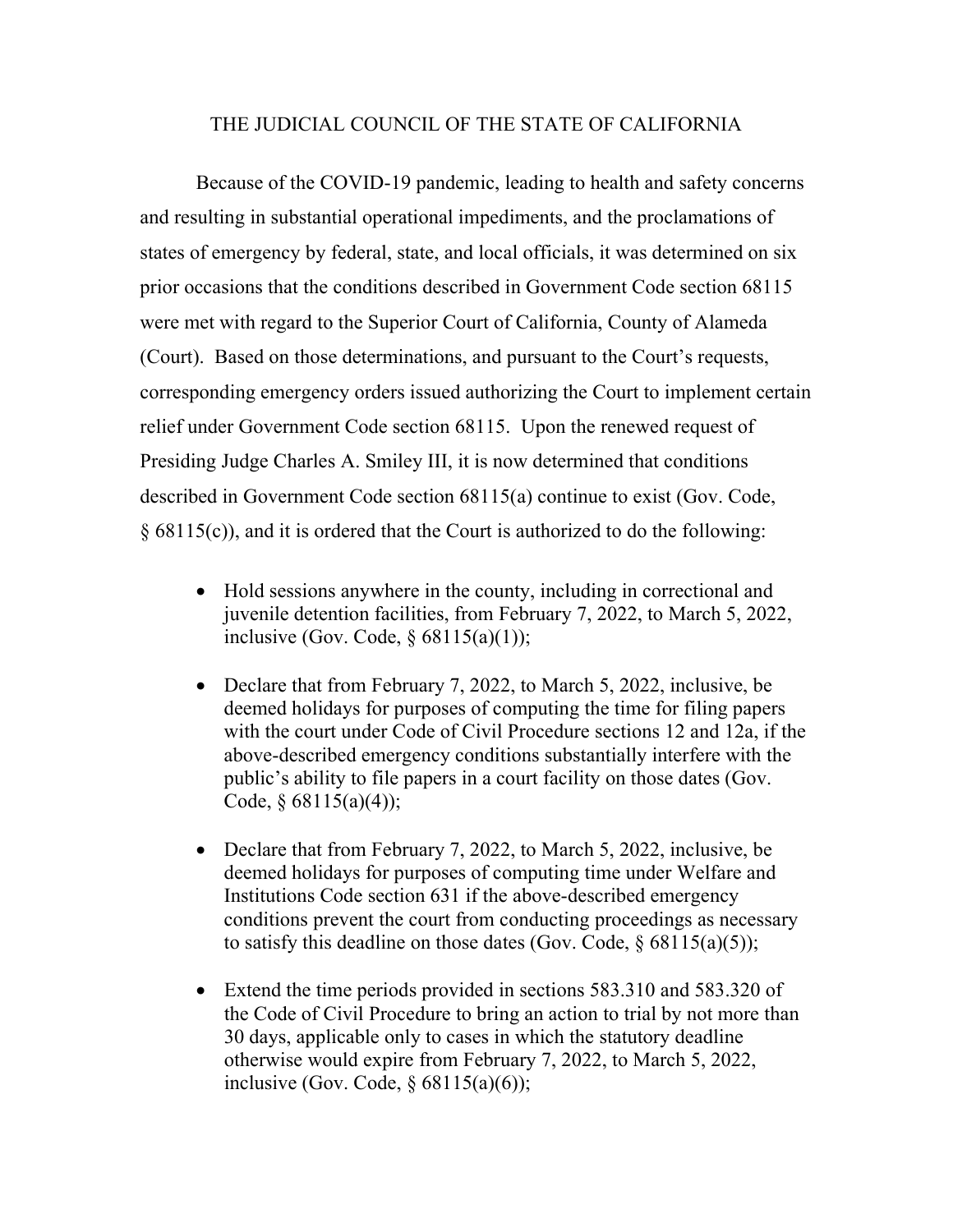- Extend the time period provided in section 825 of the Penal Code within which a defendant charged with a felony offense must be taken before a magistrate from 48 hours to not more than 7 days, applicable only to cases in which the statutory deadline otherwise would expire from February 7, 2022, to March 5, 2022, inclusive (Gov. Code,  $§ 68115(a)(8)$ ;
- Extend the time period provided in section 1382 of the Penal Code for the holding of a criminal trial by not more than 30 days, applicable only to cases in which the original or previously extended statutory deadline otherwise would expire from February 7, 2022, to March 5, 2022, inclusive (Gov. Code, §  $68115(a)(10)$ );<sup>\*</sup>
- Extend the time period provided in section 313 of the Welfare and Institutions Code within which a minor taken into custody pending dependency proceedings must be released from custody to not more than seven days, applicable only to minors for whom the statutory deadline otherwise would expire from February 7, 2022, to March 5, 2022, inclusive (Gov. Code, § 68115(a)(11));
- Extend the time period provided in section 315 of the Welfare and Institutions Code within which a minor taken into custody pending dependency proceedings must be given a detention hearing to not more than seven days, applicable only to minors for whom the statutory deadline otherwise would expire from February 7, 2022, to March 5, 2022, inclusive (Gov. Code, § 68115(a)(11));
- Extend the time periods provided in sections 632 and 637 of the Welfare and Institutions Code within which a minor taken into custody pending wardship proceedings and charged with a felony offense must be given a detention hearing or rehearing to not more than seven days, applicable only to minors for whom the statutory deadline otherwise would expire from February 7, 2022, to March 5, 2022, inclusive (Gov. Code,  $§ 68115(a)(11));$

<span id="page-1-0"></span><sup>∗</sup> This authority supplements the authority to extend section 1382 deadlines granted to the Court in prior emergency orders. Accordingly, for any case in which the time to bring a defendant to trial was extended under a prior emergency order, and the extended deadline falls within the above-specified time period, this order authorizes the Court to extend the previously extended deadline by up to an additional 30 days. For any case in which the initial section 1382 deadline falls within the above-specified time period and is not governed by a prior emergency order, this order authorizes the Court to extend the time to bring a defendant to trial by a total of up to 30 days.